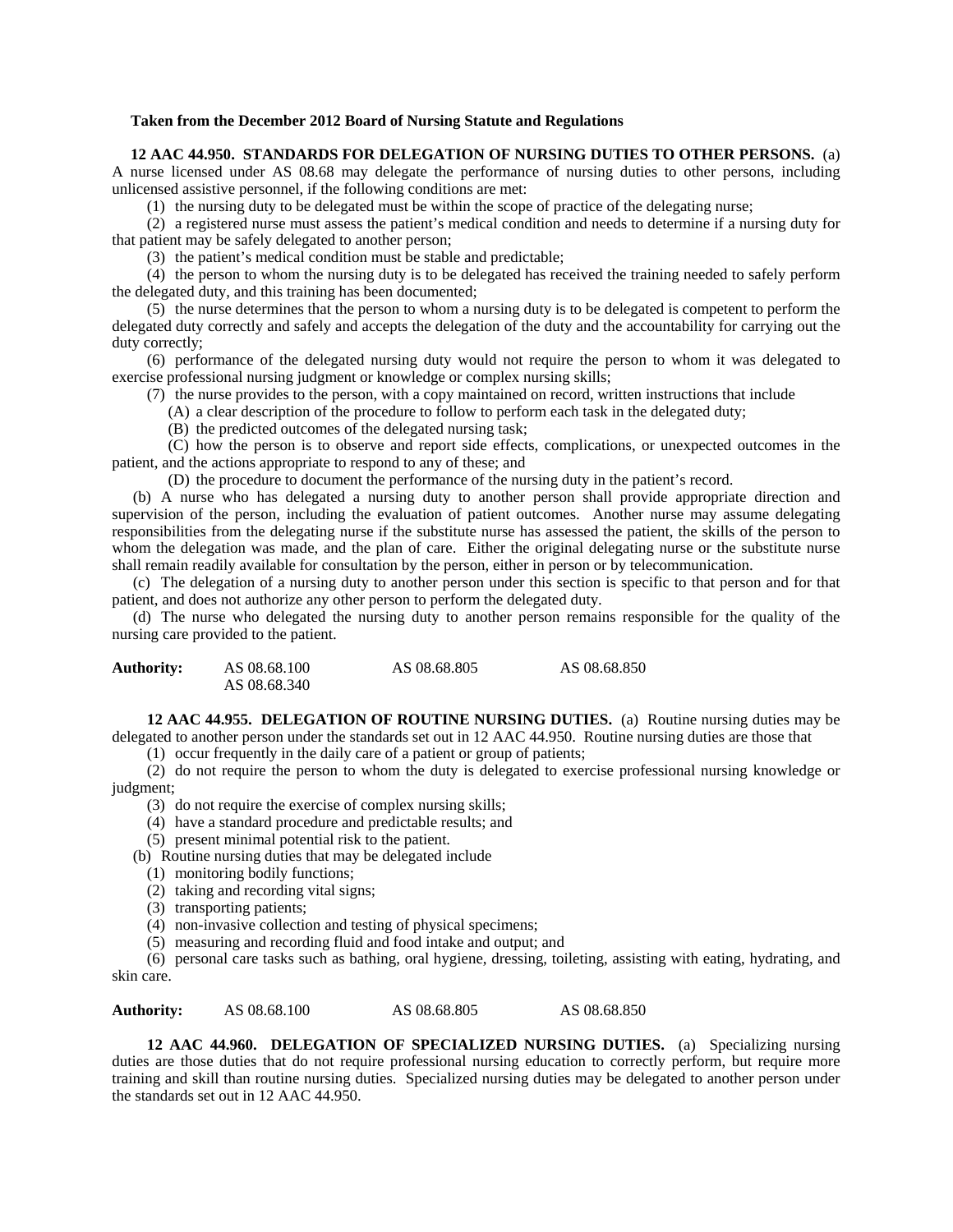(b) Specialized nursing tasks that may be delegated include

(1) changing simple, nonsterile dressings using aseptic technique when no wound debridement or packing is involved;

- (2) assisting patients with self-medication;
- (3) obtaining blood glucose levels;
- (4) suctioning of the oral pharynx;
- (5) providing tracheostomy care in established, stable patients;
- (6) removal of internal or external urinary catheters;
- (7) adding fluid to established gastrostomy tube feedings and changing established tube feeding bags; and
- (8) placing electrodes and leads for electrocardiogram, cardiac monitoring, and telemetry.

(c) A nurse who delegates a nursing duty to another person under this section shall develop a nursing delegation plan that describes the frequency and methods of evaluation of the performance of the delegated duty by the other person. The delegating nurse shall evaluate a continuing delegation as appropriate, but must perform an evaluation on-site at least once every 90 days after the delegation was made. The delegating nurse shall keep a record of the evaluations conducted.

**Authority:** AS 08.68.100 AS 08.68.805 AS 08.68.850

**12 AAC 44.965. DELEGATION OF THE ADMINISTRATION OF MEDICATION.** (a) The administration of medication is a specialized nursing task that may be delegated under the standards set out in 12 AAC 44.950, 12 AAC 44.960, and this section.

- (b) Administration of medication may be delegated only to a
	- (1) "home and community-based services provider" as defined in 7 AAC 43.1110(8);
	- (2) "residential supported living services provider" as defined in 7 AAC 43.1110(15); or

(3) school setting provider; in this paragraph, "school setting provider" means a person who is employed at a school that provides educational services to students age 21 or younger.

(c) The person to whom the administration of medication is to be delegated must successfully complete a training course in administration of medication approved by the board.

(d) To delegate to another person the administration of routinely scheduled oral, topical, transdermal, nasal, inhalation, optic, otic, vaginal, or rectal medications to a patient the written instructions provided to the person under 12 AAC 44.950(a)(7) must also include

(1) directions for the storage and administration of medication, including the brand and generic name of the medication, the dosage amount and proper measurement, timing of the administration, recording the administration, the expected outcome of administration, and any contraindications to administration;

(2) possible interactions of medications;

(3) how to observe and report side effects, complications, errors, missed doses, or unexpected outcomes of the medications and appropriate response to such developments; and

(4) if the delegating nurse is not available on-site, the action that the person must take when medications are changed by order of a health care provider, including how to notify the delegating nurse of the change, how the delegating nurse will receive verification from the health care provider of the medication change, and how the nurse is to notify the other person if the administration of the change of medication is delegated.

(e) The administration of PRN medication, other than controlled substances, may be delegated under this section if a nurse is not available on-site. Before the administration of PRN medications may be delegated, the nurse shall first assess the patient to determine whether on-site patient assessment will be required before the ongoing admnistration of each dose of PRN medication. The written instructions provided to the person under 12 AAC 44.950(a)(7) must meet the requirements of (d) of this section, and must also include

(1) when to administer the PRN medication to the patient;

(2) the procedure to follow for the administration of the PRN medication, including dosage amount, frequency, and duration; and

(3) the circumstances under which the person should contact the delegating nurse.

## **Authority:** AS 08.68.100 AS 08.68.805 AS 08.68.850

**12 AAC 44.966. DELEGATION OF THE ADMINISTRATION OF INJECTABLE MEDICATION.** (a) The administration of injectable medication is a specialized nursing task that may be delegated under the standards set out in 12 AAC  $44.950(a)$ , (c), and (d) and this section.

(b) The administration of injectable medication may be delegated only by an advanced nurse practitioner to a certified medical assistant. The certified medical assistant may only perform the delegated duty in a private or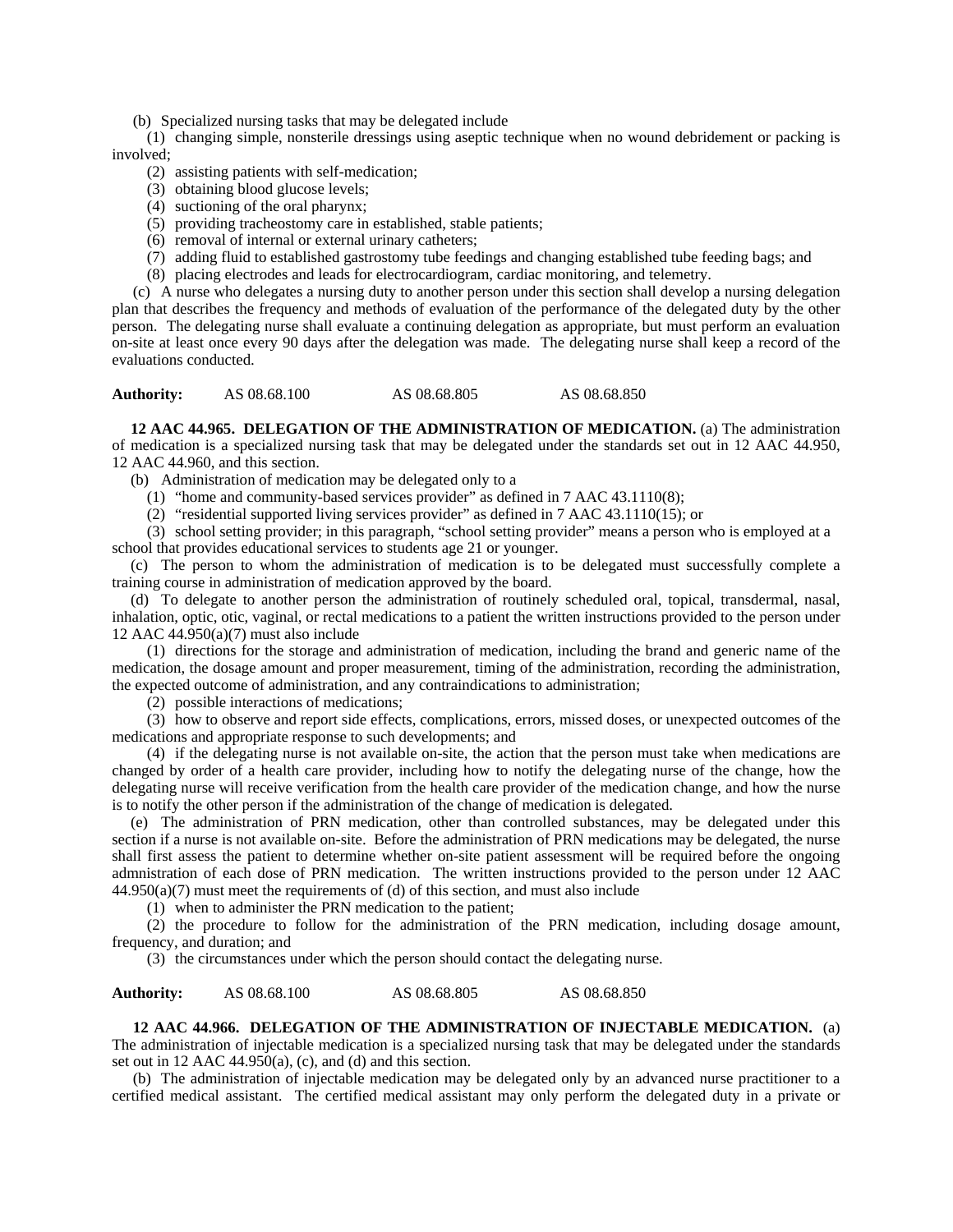public ambulatory care setting, and the advanced nurse practitioner must be immediately available on site when the certified medical assistant is administering injectable medication.

(c) The certified medical assistant to whom the administration of an injectable medication is to be delegated must successfully complete a training course in administration of medication approved by the board.

(d) To delegate to a certified medical assistant the administration of an injectable medication to a patient the written instructions provided to the certified medical assistant under 12 AAC 44.950(a)(7) must also include the information required in 12 AAC  $44.965(d)(1) - (3)$ .

(e) The delegating advanced nurse practitioner is responsible for ensuring that the certified medical assistant maintains a national certification and for reviewing a current criminal background check upon hire, to be reviewed at five-year intervals. If the certified medical assistant has been convicted of a crime that, under AS 08.68.270 and 12 AAC 44.705, is substantially related to the qualifications, functions, or duties of a certified nurse aide, registered nurse, or practical nurse, the advanced nurse practitioner may not delegate the administration of injectable medications to that certified medical assistant.

(f) In this section,

(1) "certified medical assistant" means a person who is currently nationally certified as a medical assistant by a national body accredited by the National Commission for Certifying Agencies (NCCA) and meets the requirements of this section;

(2) "immediately available on site" means that the advanced nurse practitioner is present on site in the unit of care and not otherwise engaged in a procedure or task that the nurse practitioner may not immediately leave when needed;

(3) "injectable medication" means

- (A) B vitamins;
- (B) diphenhydramine;
- (C) medroxyprogesterone acetate;
- (D) epinephrine delivered by autoinjector;
- (E) ketoralac;
- (F) vaccines;
- (G) purified protein derivative (PPD).

Authority: AS 08.68.100 AS 08.68.805 AS 08.68.850

**12 AAC 44.970. NURSING DUTIES THAT MAY NOT BE DELEGATED.** Nursing duties that require the exercise of professional nursing knowledge or judgment or complex nursing skills may not be delegated. Nursing duties that may not be delegated include

- (1) the comprehensive assessment of the patient by a registered nurse, and referral and follow-up;
- (2) the focused assessment of the patient by a licensed practical nurse;
- (3) formulation of the plan of nursing care and evaluation of the patient's response to the care provided;

(4) health education and health counseling of the patient and the patient's family or significant others in promoting the patient's health;

- (5) receiving or transmitting verbal, telephone, or written orders from the patient's health care provider;
- (6) the initiation, administration, and monitoring of intravenous therapy, including blood or blood products;
- (7) providing and assessing sterile wound or decubitus ulcer care;
- (8) managing and monitoring home dialysis therapy;
- (9) oral tracheal suction;

(10) medication management for unstable medical conditions requiring ongoing assessment and adjustment of dosage or timing of administration;

- (11) placement and administration of nasogastric tubes and fluids;
- (12) initial assessment and management of newly-placed gastrostomy tubes and the patient's nutrition;
- (13) except as provided in 12 AAC 44.966, the administration of injectable medications; and
- (14) administration of a non-herbal nutritional supplement.

Authority: AS 08.68.100 AS 08.68.805 AS 08.68.850

**12 AAC 44.975. EXCLUSIONS.** The provisions of 12 AAC 44.950 – 12 AAC 44.970 apply only to the delegation of nursing duties by a nurse licensed under AS 08.68; they do not apply when nursing duties have not been delegated, including when a person is acting

- (1) within the scope of the person's own license;
- (2) under other legal authority; or